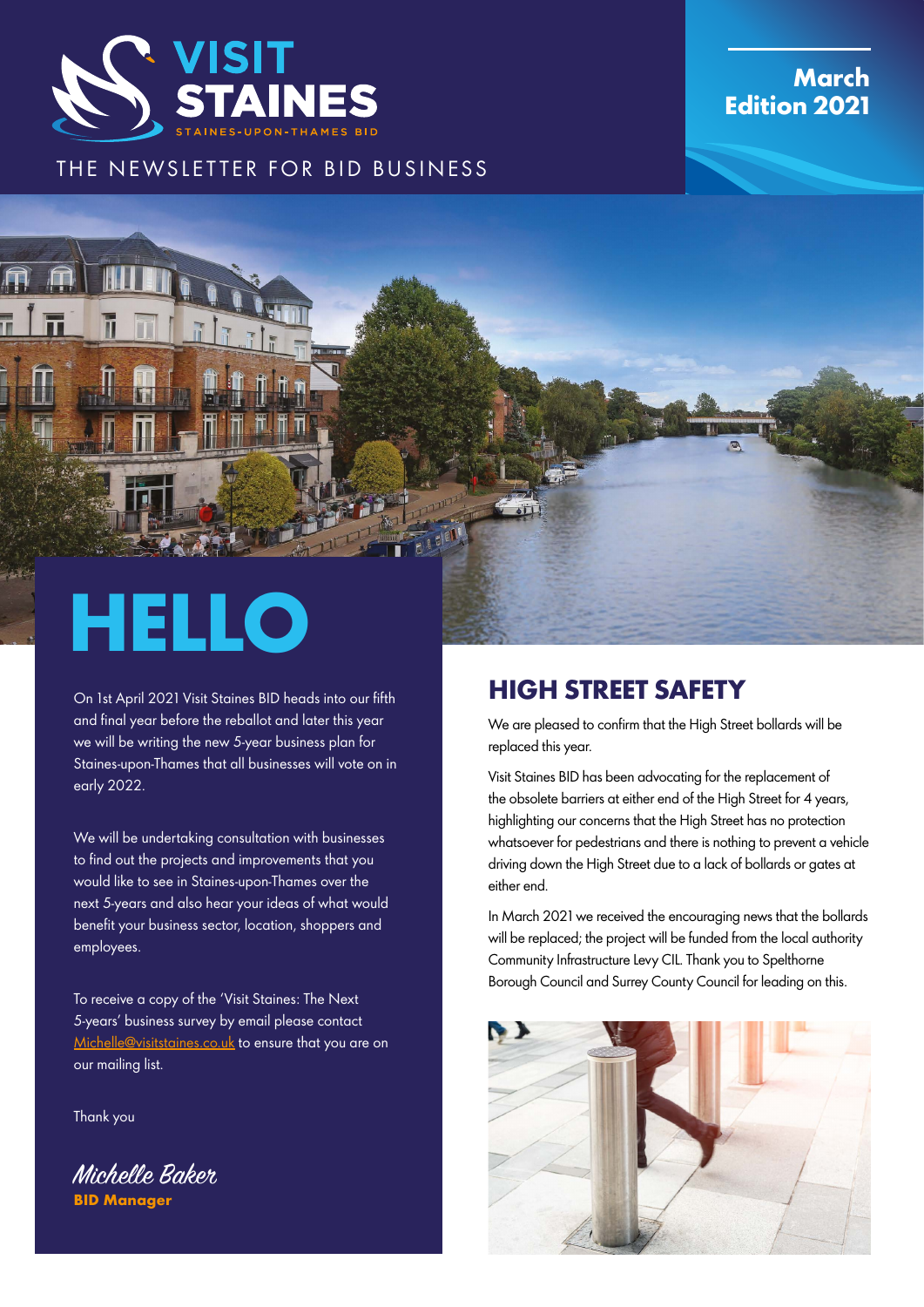Staying local is set to be the main lifestyle trend emerging as a result of the pandemic.

People are embracing their local areas as never before – using nearby shops, spending leisure time by walking, cycling and running. Our working lives have been transformed and look set to remain flexible, for all those able to do so. Living close to where you work will be a major bonus – being able to walk or cycle to the office on the days when you need to be there.

Staines-upon-Thames is well placed to gain from the new stay local trend, with many businesses based in and around the centre, close to all the amenities –including the £120m landmark development, London Square Staines Upon Thames, in the heart of the riverside town.

the high street, close to shops, restaurants, cafes and pubs, with a six-minute walk to Staines station, and a 35-minute commute to Waterloo. There are picturesque riverside paths for running and walking, and historic Runnymede and Windsor Great Park are close by.

It has proved to be a big hit with buyers. First time buyers Claudia Mirci and her husband Claudio di Vittorio, with their young son, live in a three bedroom apartment. Claudia said: "The rooms are spacious, the building is very smart, the gardens are attractive and we have amazing views from our home day and night. I work for a large company in Egham and our son attends a nursery nearby, so this is the ideal location for us.During the summertime, we love swimming at Heron Lake, which is nearby."

NHS therapy technician Farah Choudrey bought a two-bedroom apartment. She said: "I know the area really well and was keen to move back. The town has changed a lot and is a great place to live. I feel as though I am living in a 5 star hotel! Everything has been

Award-winning developer London Square is running a special incentive, with an offer to pay the mortgage for a year for buyers of the final homes available at the development.

At a time when your home environment is so important, here is an opportunity to purchase a beautifully designed one or two bedroom apartment ready to move into, featuring an excellent specification, with generous open-plan living areas opening onto a private balcony for al fresco dining. Prices start from £325,000. Purchasers could have their mortgage paid for the next 12 months, (terms and conditions apply).

Now over 95 per cent sold, London Square Staines Upon Thames features beautifully landscaped private communal gardens and roof terraces, 24 hour concierge and a residents' gym, plus a Co-op, which has just opened in the commercial space. The scheme is in

designed with residents in mind, in lovely grounds, with gardens 24-hour concierge and residents' gym. There are market stalls selling fresh produce and street food within walking distance and Staines Food Court is across the road from the development."

University lecturer Dennis Fitzpatrick bought a one bedroom apartment at the development. He said: "I was delighted to find that Staines Boat Club has a recreational squad that rows for leisure. It's a very friendly club with great rowers. You can't beat being by the river, walking along the Thames and stopping for a drink."

Virtual viewings are available for every apartment. For more information, contact London Square Staines Upon Thames on 01784 819210. www.londonsquare.co.uk

There are also studios, plus one and two bedroom apartments available for shared ownership in Ascot House, managed by Clarion Housing Group. Prices are from £76,250 for a 25% share.

For more details, contact [sales@ascothousestaines.co.uk](mailto:sales%40ascothousestaines.co.uk?subject=)



# **AT LONDON SQUARE, STAINES-UPON-THAMES**